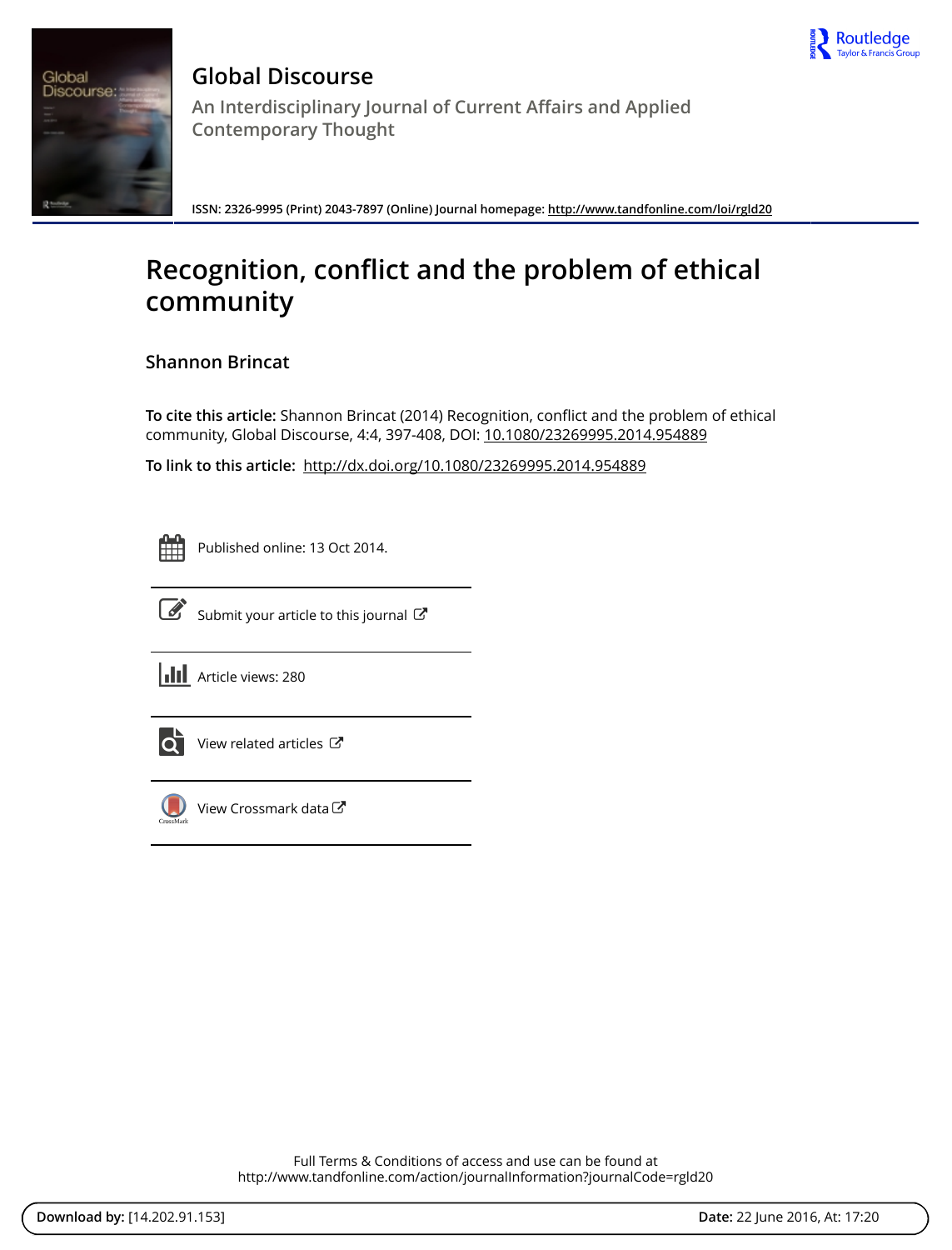## INTRODUCTION

## Recognition, conflict and the problem of ethical community

Recognition has become a key theme in contemporary political, social and international relations theory. Its centrality to social life appears almost self-evident given that how we recognise others and are recognised by others is fundamental to both the identity of individual subjects and the relations between self and other in ethical community. It follows that recognition is also central to political life: nominally, as a necessity in the formation of self-identity and therefore something properly basic to relations between self and other; expansively, as a normative foundation for ethico-political relations concerned with the mutual recognition of all members of society (both individuals and groups), the actualisation of their capacities, respect of their identity, and esteem of their social contribution.

It was Hegel [\(1977](#page-11-0), §178) who first situated recognition as essential for self-consciousness, claiming famously that self-consciousness can exist only when it is recognised by another self-consciousness. In this way, recognition can be defined most simply as a relation between recogniser and recognisee, an intersubjective relation in which agents place value in the recogniser as capable of recognition and the recognisee as worthy of recognition (Ikäheimo [2002,](#page-11-0) 453–455). Recognition is both a responsive act, as in the recognition of pre-existing features of a subject or what it is to be recognised as a subject, and a generative notion that may confer specific characteristics or a certain status onto subjects. As such, recognition pertains to both individuals and groups/collectives and their respective identities, rights and value. Literature in the social sciences has been weighted towards the former, which is hardly surprising given that Hegel's phenomenology of the struggle for recognition in the Master/Slave dialectic became increasingly concerned with the formation of individual subjectivities or wills, leading to Kojève's existential reading of this relation, something taken up further by Sartre and others that have since overemphasised the individualised subject in the processes of recognition (Kojève [1969](#page-11-0), 7; Sartre [1956](#page-12-0), 47[1](#page-10-0)–534).<sup>1</sup> This is not to suggest, however, that group or collective recognition has not been accounted for. Hegel placed recognition as foundational to ethical life (Sittlichkeit) through formal expressions of right and in the ethical relations of the family, civil society and the state (Hegel [1980;](#page-11-0) see Smith [1989,](#page-12-0) 3–18). Similarly, Honneth's discussion of successful struggles for recognition and the social, practical and institutional forms of recognition in society ([1995,](#page-11-0) Chapter 5) and Taylor's defence of multiculturalism and communitarian ethics ([1994,](#page-12-0) 25–73) clearly articulate with the fundamentality of recognition in group/collective relations.

Developments in the theory and politics of recognition since the mid-1990s have been led by the pioneering work of both Taylor and Honneth, inspiring an ever-expanding list of supporting scholarship primarily focused on struggles for recognition within states and local communities.<sup>[2](#page-10-0)</sup> This has been met with a growing interest, particularly in recent years, regarding the question of recognition in international relations with many scholars now concentrating on the processes of recognition between nation states.<sup>[3](#page-10-0)</sup> What have yet remained under-theorised are the processes of recognition that are not framed by or within the state, that is, recognition processes between different individuals and groups *across*,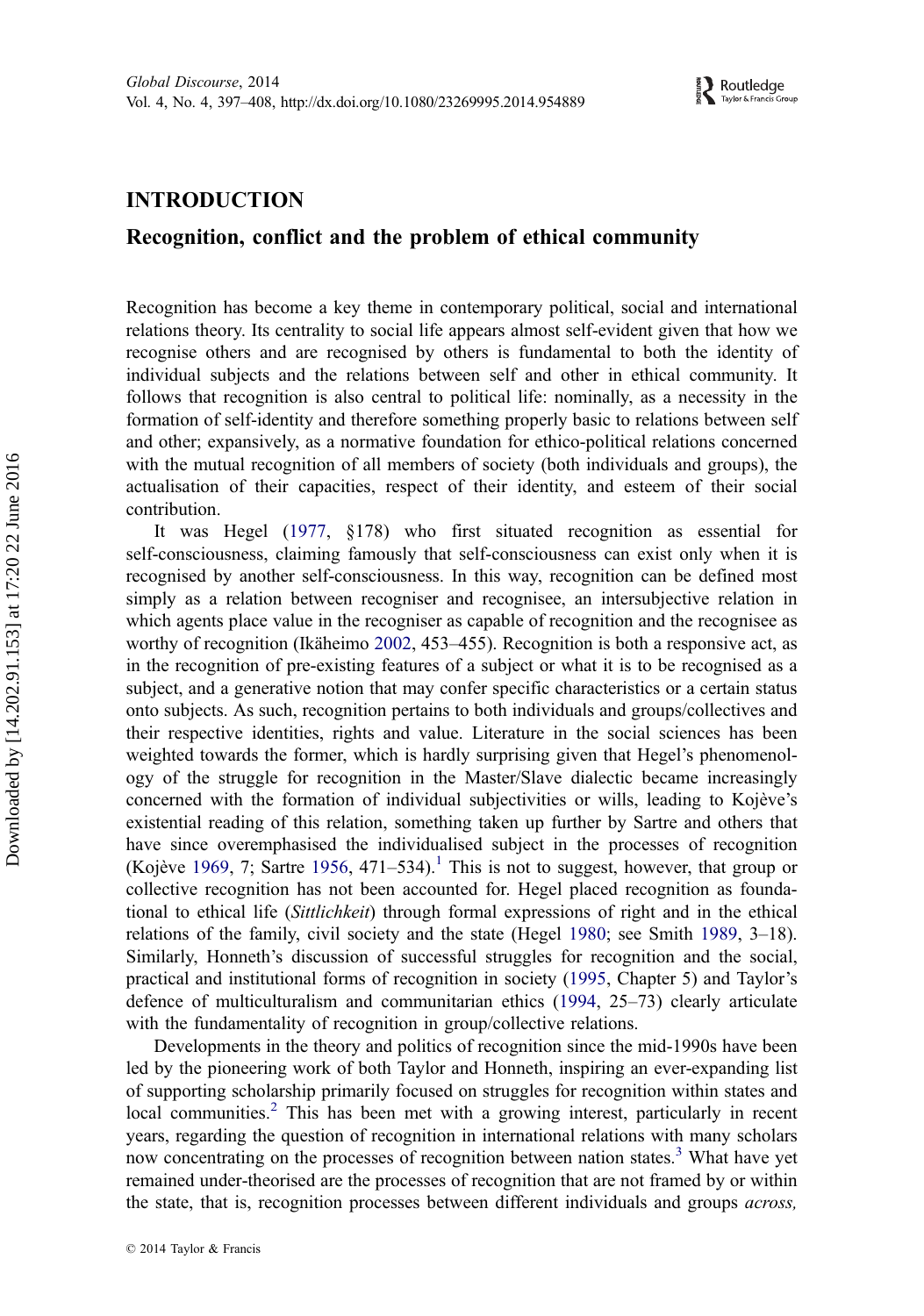between and over the state (Brincat [2013](#page-10-0)). Nevertheless, the primary thrust and analytical purchase of recognition theory is that it places intersubjectivity at the centre of ethical, sociopolitical life. This is far removed from the philosophy of the subject and atomistic/ individualist doctrines that have dominated political philosophy in the modern period (see Macpherson [2010](#page-11-0)), just as it offers an alternative to the most common theories of justice (i.e. distributive, procedural, retributive or restorative models).[4](#page-10-0) For recognition theory, such individualistic ontologies possess a sociopolitical naïvety, for rather than nominalism, atomism or rational choice, recognition theory holds that the individual subject – in both their identity and the articulation of their freedom – is a social achievement, something that can be formed only though successful acts of recognition in society. Hegel, Taylor and Honneth each show that intersubjectivity is a precondition for individual identity formation and, as such, look to the development of *genuine subjectivity* through, and with, others – or what Hegel cryptically referred to as 'being with oneself in one's other' (Hegel [1980](#page-11-0), §7A). At the ontological level – and why recognition is deemed, by some, to possess a universally emancipatory character – is because all humans are believed to require recognition as a 'vital human need' (Taylor [1994,](#page-12-0) 26) at both psychological and sociological levels for the stable construction of identity. For Honneth, there is an inherent interest in all individuals for recognition, as he claims; 'the reason we should be interested in establishing a just social order is that it is only under these conditions that subjects can attain the most undamaged possible self-relation, and thus individual autonomy' (Honneth in Fraser and Honneth [2003](#page-10-0), 259).

Offering one of the most systematic and fully developed accounts of a theory of recognition, Honneth explains its achievement through the tripartite social structures of recognition in 'love, rights and solidarity'. Here, subjects affirm essential aspects of their individual identity through three interrelated patterns of recognition, namely: self-confidence (in their primary relations through which subjects are socially recognised as the bearer of unique needs), *self-respect* (in society and formal relations where subjects are socially recognised as a person of equal responsibility and agency) and *self-esteem* (in sociocultural life where subjects are socially recognised as a bearer of something unique or something of social value). Expressed alternatively, it is through these social achievements that each individual is recognised in their *neediness*, their *equality* and *agency* and their social contribution to society (Honneth in Fraser and Honneth [2003](#page-10-0), 170–171). While not presented in a systematic fashion as Honneth's theory, for Taylor, the centrality of recognition to identity is reflected in loving care, the politics for equal dignity *and* the politics of difference. While the first is not considered by Taylor as a matter of public contestation, the politics of equal dignity aims at the recognition of the common humanity in each individual. In contrast, the politics of difference focuses on the individual and specific uniqueness of each subject and group ([1994,](#page-12-0) 37–39). While both hold an inherent universalism, it is the latter that is seen to express and preserve the particular. However, Taylor suggests that what is considered equal dignity is defined by the dominant social group and is therefore a form of hegemony ([1994,](#page-12-0) 66) and he implores us to be open towards other cultures and see in these traditions something valuable [\(1994,](#page-12-0) 68–71). Honneth offers a different interpretation, one that is widely regarded as being more positive, even optimistic (see Connolly [2010\)](#page-10-0). For him, disrespect is the experiential content from which social struggles for recognition are formulated and which offers the potential for either an expansion of the circle of those recognised in society or the qualities to be socially esteemed or valued (Honneth [1995,](#page-11-0) 110, 121–122).

This draws us directly to the optimistic or pessimistic appraisal of recognition processes, a question that pivots on the emancipatory potential of mutual recognition or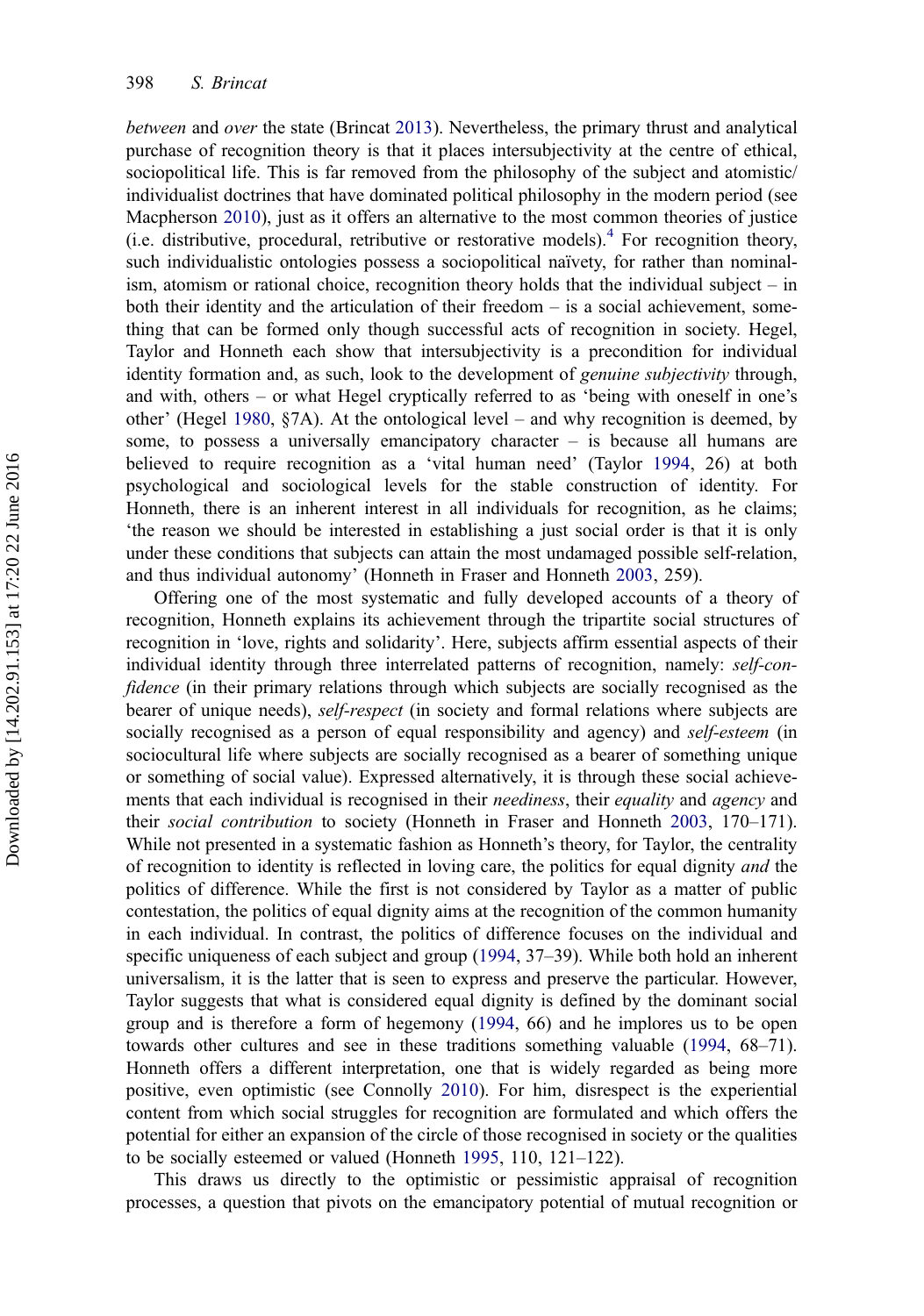the potential for domination within the established forms of recognition within a given society. What is a matter of extreme contention here is what can be best described as the regulative character of recognition, that is, does recognition serve to enable forms of selfidentity or does it restrict these to established social patterns? Is there some almost transcendental quality to struggles of recognition by which individuals and groups may push against the status quo – a normative 'surplus of validity', as Honneth calls it, that may bring about 'an increase in the quality of social integration' (Honneth in Fraser and Honneth [2003](#page-10-0), 184–185) – and which confirms an inherent emancipatory quality to recognition processes? Or is recognition a form of domination or cultural hegemony circumscribed by the structures (institutional and cultural) of ethical life as it is?

On the pessimistic side of this debate, what is at stake is what Levinas ([1969\)](#page-11-0) would have called the danger of reducing the other to a recognised form in our own subjective terms, thus negating the other's absolute difference. This problem can be traced as far back as the first articulation of the Master/Slave dialectic by Hegel in the System of Ethical Life where the relation is portrayed as a particular antagonism in which a 'living individual confronts a living individual' and because their power (Potenz) is 'unequal' 'one is might or power over the other' (Hegel [1979](#page-11-0), 125). On this darkside of recognition, what is emphasised is the assimilationist tendency within recognition that works on at least two levels: the individual psychological and social. The first, as we have been introduced to, is where recognition takes place between two (or more) subjects and is regarded as a battle to dominant and normalise the other by reducing them to oneself. The second refers to the view of recognition as a form of social hegemony that privileges certain subjectivities and excludes or denigrates others.

Along the lines of the first critique, Judith Butler views the primary relation that constitutes every self-identity to be exclusion. For her, the Hegelian 'self-recognitive model' violently internalises the other as a unity with the 'I', thus leading to a permanent separation of subjects (see esp. Butler, Laclua, and Zizek, [2000](#page-10-0), 172). This separation means that the Hegelian promise of *mutual* recognition is a false and unobtainable ideal. Hegel's notion that recognition cannot remain one sided (i.e. the domination of slave/ Bondsman as a form of misrecognition) but must be transcended through genuine reciprocity is a psychological impossibility for subjects. On a related point, Nancy Fraser has argued that because of the 'excessively personalised' injury that constitutes disrespect and denigration, that rather than an emancipatory struggle for recognition the subject may actually internalise the shame or disrespect, thus negating any emancipatory potential under an overarching hegemony of established recognition patterns (Fraser and Honneth [2003,](#page-10-0) 204).

In terms of the second critique regarding socially situated forms of recognition, Althusserian interpellation would suggest that subjects suffer preconscious definition of identity because they are caught within a fixed horizon of the forms of recognition that are socially possible. So too, Bourdeieu's notion of habitus suggests that we are framed by the forms of power through which the intersubjective relations of recognition take place. Any move beyond this social context of recognition would render the ideal of mutual recognition purely transcendental. Taking up this viewpoint in a sustained critique of recognition theory, Markell [\(2003](#page-11-0)) has posited that there is little space in either Taylor or Honneth's optimistic approaches for the individual to resist the dominant recognitive norms or institutionalised processes of one's ethical community. As such, demands for the recognition of one's identity are merely the reflection of the power and interests of the status quo rather than some authentic drive of selfhood towards actualisation. As shown by Butler, if forms of identity are governed by specific ethical norms, that is, processes and institutions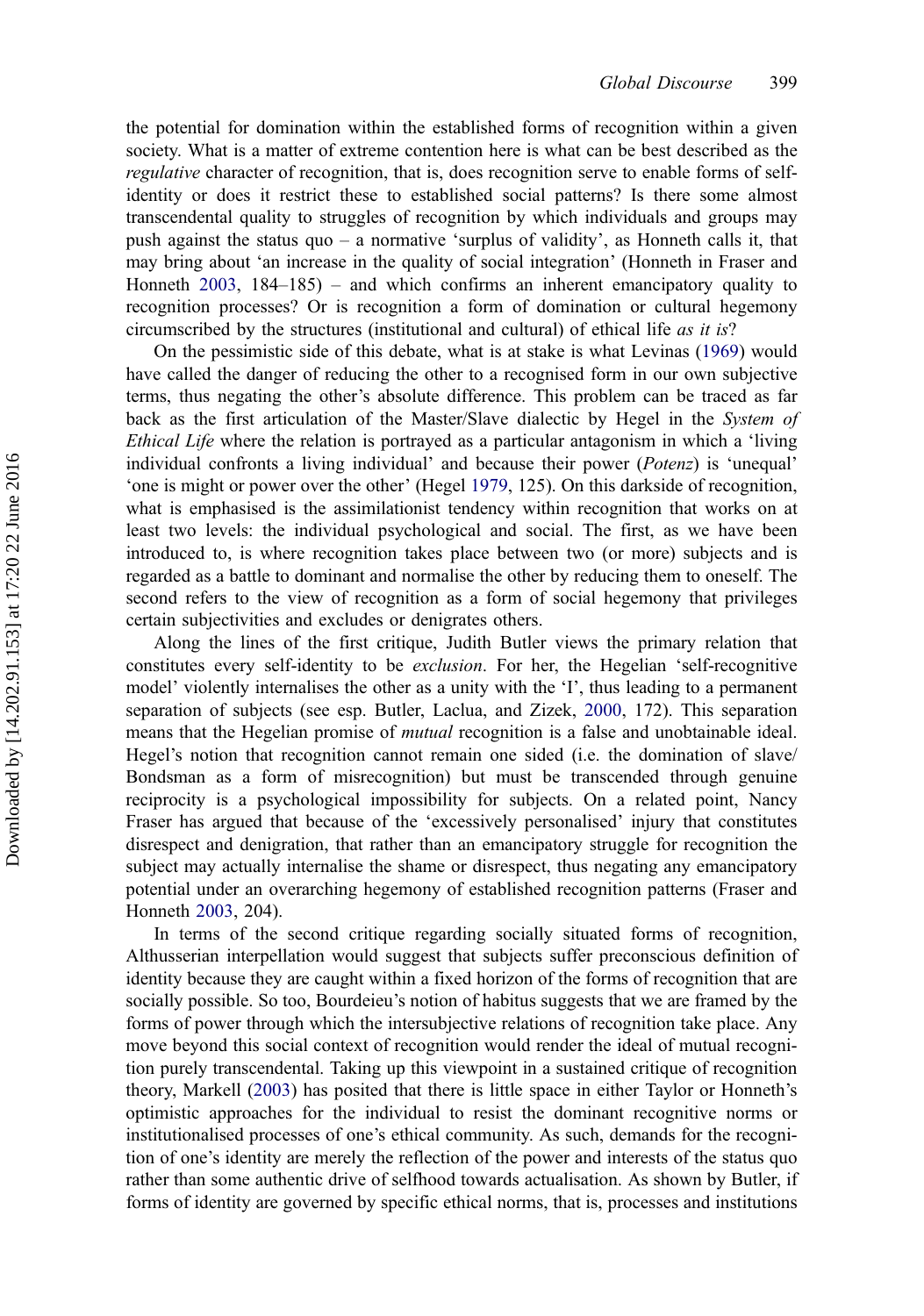that frame specific thought and actions in subjects, then there can be no ontology of identity but mere essentialised notions that are in fact exclusionary categories that cannot be used for solidarity (Butler [1992,](#page-10-0) 14–15). These are what Connolly, Leach, and Walsh describe as the 'circumstances that may corrupt our need for recognition, producing desires for forms of recognition that may well function to reproduce social inequalities' ([2007](#page-10-0), 3).

In distinction to these pessimistic interpretations of the possibilities of recognition, what lies at the centre of optimistic readings is the potential for *mutuality* and *struggle*. In regard to the former, mutuality is typically depicted as the ideal outcome of the recognition process in which neither party dominates the other but is recognised freely and equally by, and as, a unique subject. Indeed, mutuality forms both the normative and explanatory core of the recognition theoretic. As Hegel stressed, recognition is 'the double process of both self-consciousnesses… action from one side only would be useless, because what is to happen can only be brought about by means of both' [\(1977](#page-11-0), 230– 231). Without mutuality, recognition would be only partial, one sided, and thereby not only radically incomplete but a form of misrecognition: an error that not only harms or disrespects the misrecognised subject but also corresponds to a reduction in the possible freedom of the dominant subject. Mutuality, then, is nothing less than a 'precondition for self-realization' (Anderson, in Honneth [1995,](#page-11-0) x) in which it follows that 'legitimate recognition is always mutual' (emphasis added, Tully [2000,](#page-12-0) 474). This, in part, explains the 'vital necessity' of mutual recognition for all individuals and also its universally emancipatory quality for the social totality.

Borrowing from Honneth's framework once again, mutuality is premised as essential for each stage of stable identity formation, just as it is for the normative institutionalisation of a just and free social order. Initially, mutuality in the sphere of primary relations ('love') prepares the ground for the type of relationship-to-self of basic self-confidence that is considered 'conceptually and genetically prior to every other form of reciprocal recognition' (Honneth [1995](#page-11-0), 107). Such individual self-confidence is indispensable for autonomous participation in public life and is therefore the foundation for institutionalised order of 'rights' that secures mutual recognition in the negative sense of the formal equality of citizen-subjects, their agency and responsibility (on this see Hegel [\[1979](#page-11-0), 101–110, [1980,](#page-11-0) Section One]; Williams [[1997,](#page-12-0) 59–68]; Honneth [\[1995](#page-11-0), 92ff]). In turn, the mutual esteem of the specific properties of individuals and groups serves to define the difference of each subject – their unique personality, interests and abilities – and to register these 'goals and desires' as something of social contribution and worth (Honneth [1995](#page-11-0), 122, 169). However, there is contestation over what should count as an achievement or quality of social value (Honneth [1995](#page-11-0), 126), and some have indicated the problematic nature of esteem that may intensify group competition and be inconsistent with egalitarianism (see McBride [[2009\]](#page-11-0)).

Nevertheless, taken together, mutuality across these three social spheres is seen to eschew any lesser forms of 'mere' recognition and create institutions necessary for the diversity and difference to flourish. As Taylor suggests, the politics of difference may secure the unique specificities and cultural features of all individuals and groups [\(1994](#page-12-0), 37). Or as expressed by Appiah ([1994,](#page-10-0) 149), through these social achievements can be secured the conditions for recognising someone as he *really is*. Others, like Ricoeur ([2005](#page-11-0)), actually envision social change through pure ethics of recognition. It is this fundamental aspect of the Hegelian tradition of mutual recognition that offers the empirical basis for mediating the particular and universal in society, and which thus offers a unique response to the vexatious question of ethical prioritising between insider/outsider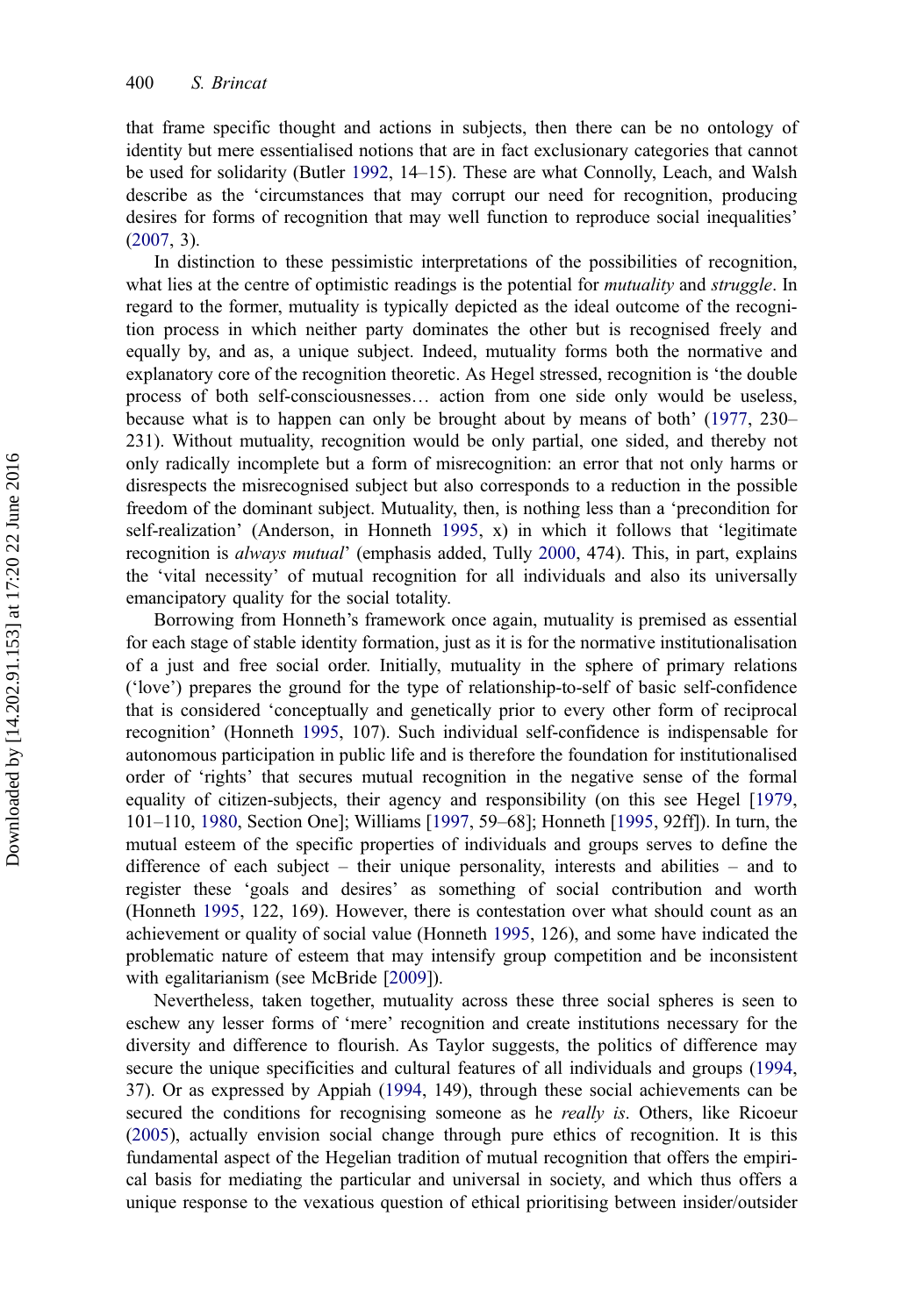or citizen/human – a relation that is typically portrayed as an antagonistic and exclusionary dualism (see Linklater [1990](#page-11-0); Walker [1993\)](#page-12-0). While this radical potentiality in recognition is perhaps expressed in an overly idealised rather than actualised manner, it is the second element of the optimistic interpretation – its focus on  $struggle$  – that gives recognition theory purchase on lived social relations that may bring such mutuality about.

As explained by Tully, struggles for recognition are both a challenge to a prevailing rule or norm of intersubjective recognition and a demand for a new rule or norm, thereby altering in complex ways the unjust relations of power that these established rules/norms have legitimised ([2000,](#page-12-0) 470). Such struggles are more than Hegel's [\(1977](#page-11-0), 232ff) encounter between two self-consciousnesses and involve multilateral webs of relations (and their affect) throughout society (Tully [2000,](#page-12-0) 474). In this context, to assert monological notions of identity is to overlook the intersubjective basis of the self and the social context of struggles for recognition. For Honneth, experiences of distorted recognition, disrespect or denigration generate the impetus for new social struggles. That is, the violation of our moral expectation to be recognised and the perception of such injustices of disrespect or denigration – that includes, but is not limited to, humiliation, degradation, insult, disenfranchisement and physical abuse (Anderson in Honneth [1995,](#page-11-0) viii) – provides Honneth with a model of social struggle towards the establishment of ideal processes of mutual recognition. Such experiences provide the motivational basis, the reasons and emotional responses, against distorted processes of recognition. However, this does not mean that such struggles will be successful or even take place – rather this tension informs a dialectic in which the potential for the emergence of mutuality is ever present. The actualisation of mutuality is a contingent and political question of struggle and power. Optimism emerges from the belief that given the fundamentality of recognition for individual subjectivity and social flourishing, transgressions will spur political action. However, even Ricoeur ([2005,](#page-11-0) 218) who is perhaps the most optimistic of all recognition theorists, admits that demands for recognition may never end and may even result in what Hegel called the 'unhappy consciousness', in which the self remains alienated from others. As such, rather than a telos or endpoint, struggles for recognition are best described as open-ended, or what Tully ([2000,](#page-12-0) 477) labels 'continuous processes'.

Turning now to lived struggles, we can see that while these overlap with different socioeconomic contexts and distributional demands (Fraser in Fraser and Honneth [2003](#page-10-0), 50–54), anticolonial and apartheid struggles, first wave feminism, the Civil Rights movement and the international workers movement can all be seen as unique forms of struggles for recognition. That is, they can be seen to share an affinity with the so-called struggles in the politics of difference or identity – i.e. ethnic, religious, lesbian, gay, bisexual, transgender, queer and intersexed community, disabled and indigenous, to name some of the more prominent social struggles that seek to affirm recognition of the needs, equality and contribution of these individuals and groups. Even struggles between nation states, while typically seen as merely instrumental conflicts for power, have been shown to include struggles for recognition, prestige and honour (see Lindemann and Ringmar [2012](#page-11-0)). As such, it is by mutuality and struggle that contemporary political conflicts can not only be understood but also be justified.

This tension between pessimistic and optimistic accounts of recognition has been the guiding problematic animating this Special Issue of *Global Discourse*. While not aiming at resolution, Recognition, Conflict and the Problem of Ethical Community was based around exploring these themes in a truly transdisciplinary manner across social, political and international theory by examining recognition processes between individuals, groups and states. The Special Issue canvasses a broad array of different research on recognition: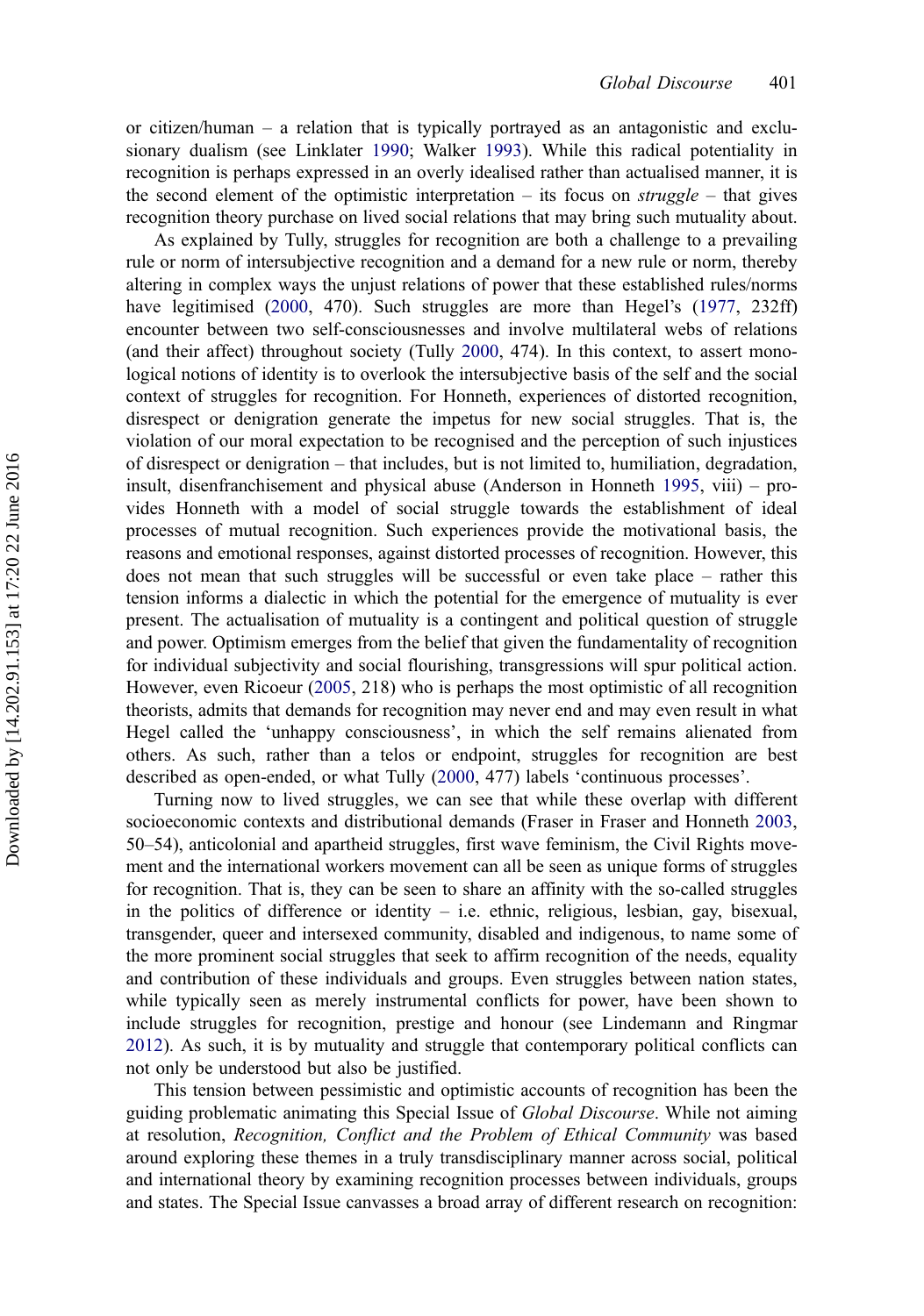from conceptual pieces as offered by Lindemann ([2014a](#page-11-0)) and Ringmar's ([2014a](#page-12-0)) contributions to historical and practical examinations of recognition as advanced in Jaschob ([2014](#page-11-0)) and Delori [\(2014](#page-10-0)); from policy prescriptions for foreign relations (Wolf [2014](#page-12-0)) and recognition processes between individuals (Connolly [2014](#page-10-0)) to pathologies of recognition in violent groups (Clément [2014](#page-10-0)).

Recognition, Conflict and the Problem of Ethical Community begins with Julie Connolly's ([2014\)](#page-10-0) exploration of the phenomenology of shame in struggles for recognition. Connolly argues that without some kind of disclosure, the formulation of the relevant claim, the struggle for recognition cannot get started and that without acknowledgement, recognition will remain incomplete. This suggests a refinement of Axel Honneth's critical theory of social recognition that Connolly considers optimistic regarding the possibilities of the experience of misrecognition. For Connolly, things are not so straightforward regarding resolution through just institutional innovations. This is not only because recognition may fix identity, reproducing the limitations on agency via hegemonic social standards but also because the lack of an emotional response may make it unlikely that the injustice will be exposed and solidarity will be formed in social struggles for recognition. Quite simply, Connolly suggests that not all struggles for recognition may be emancipatory. Turning to Agnes Heller and Martha Nussbaum, Connolly reveals a more complex phenomenology of shame, guilt and moral conscience in their work that shows the need for mediation between ethics and negative feelings. Similarly, Morrison's novel The Bluest Eye [\(1999](#page-11-0)) depicts how the consequences of shame are difficult to predict and may have a destructive impact. The question for struggles for recognition is how solidarity can be formed through disclosure and acknowledgement rather than negative emotional power. Turning to Hannah Arendt, Connolly argues that the politics of recognition rests on the politics of disclosure and acknowledgement through which we appear to each other and that may problematise the very structure of interpretation of self-realisation and human agency in society. Castleman [\(2014](#page-10-0)) replies that the next step may be to explore what conditions, contexts and other factors influence responses to these phenomena and to identify factors that influence agency and disclosure and acknowledgement processes.

Continuing with the critical interrogation of recognition theory, Clément ([2014\)](#page-10-0) examines the problem of misrecognition – those cases in which, far from an emancipatory change in social life towards mutuality, leads to discourses of supremacy and an increase in violence. Focusing on the radical Islamist group Al-Muhajiroun (that operated from 1996 to 2004 principally within the UK), Clément explores the dynamics between the alleged experience of non-recognition of this group and the reorientation of the group's preferences towards violent practices. Viewing misrecognition as a mismatch between self-image and the image reflected by others, groups facing denials of recognition can either accept demeaning/disrespectful images imposed by others or they may challenge these. Clément shows that the representations with Al-Muhajiroun's discourses about the 9/11 attacks and the war in Afghanistan orientated the group towards increased radicalism and violence. Specifically, as Al-Muhajiroun's world view was rooted in prestige, seeking recognition as an Islamist group, the Islamic Emirate of Afghanistan, and the transnational community of Muslims or Ummah, it was not concerned with contesting hegemony or domination, but wished to replace Western hegemony with an Islamic world state. Adopting a poststructuralist discursive epistemology, Clément analyses an array of Al-Muhajiroun's discourses showing the gradual transformation of the nature of its struggle for recognition, how it transfigured the West to a lesser subjectivity, disqualifying its capacity as an intersubjective recognition partner. In turn, Al-Muhajiroun sought unilateral recognition of its dominance in a new hegemony, removing the case far from the ideal of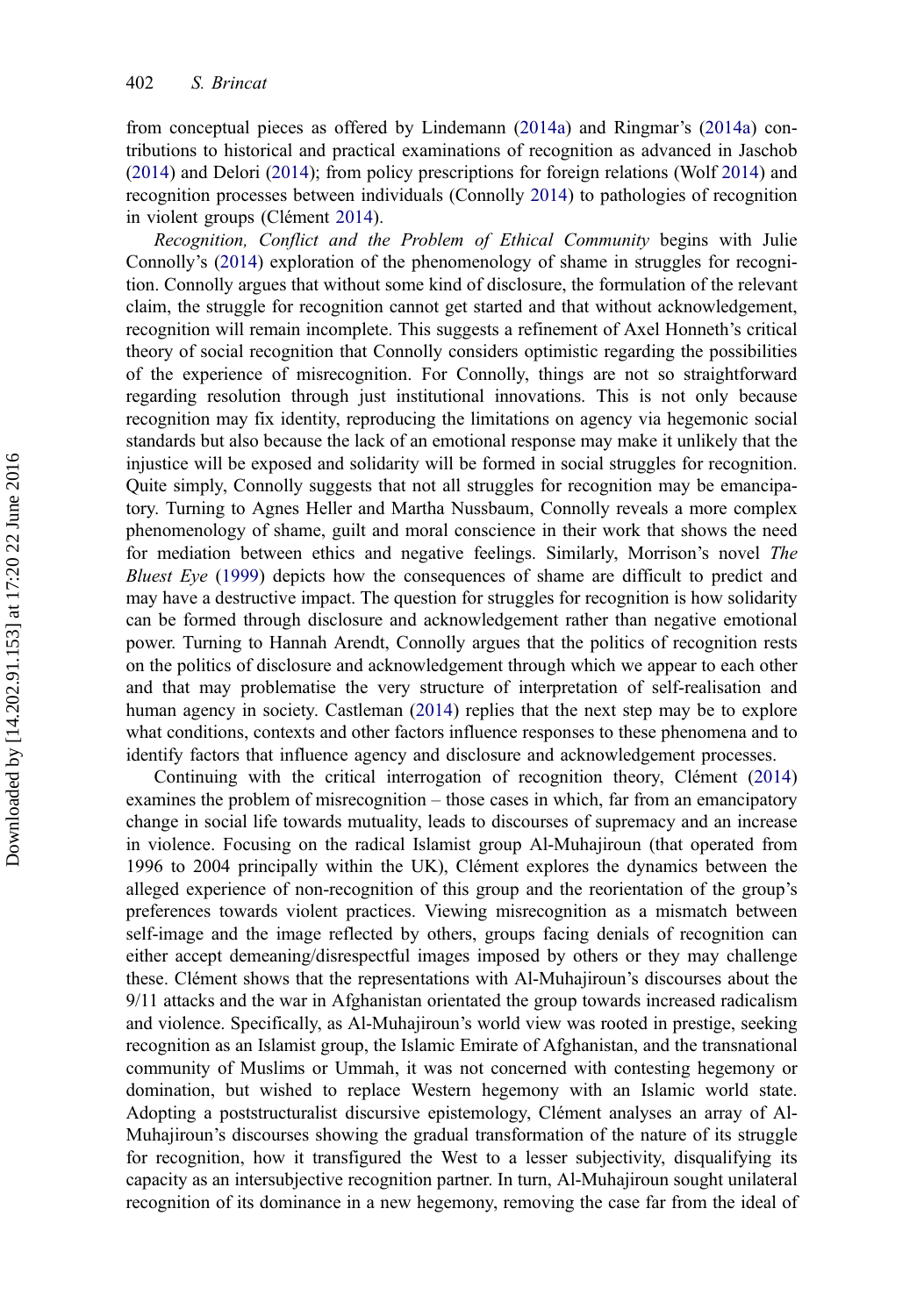mutuality. However, as Jarvis [\(2014](#page-11-0)) notes in his reply, such radicalisation has a particular history that needs to be acknowledged. That is, analysis should take into account how Al-Muhajiroun has been itself discursively constructed by other interested parties, thus opening up the reconstruction of the intentions/purposes behind discursive acts by asking why Al-Muhajiroun sought to construct its struggle as it did and deconstructing Al-Muhajiroun's struggle in its own terms.

Turning to international relations, Ringmar's ([2014a](#page-12-0)) groundbreaking article offers nothing less than an alternate history of the origins of international society. On the one hand, he finds that international society was formed through practices of recognition that affirmed the similarities between European states, and, on the other, through practices of non-recognition that affirmed differences between Europeans and non-Europeans. This contradicts not only liberal and English School accounts of the historical narrative of world politics that remains deeply embedded in the disciplinary mainstream of international relations, but also the assumption of acculturation, the idea that international society was formed when a core of like-minded European states realised how much they had in common and extended this outward to other nations. As Ringmar shows through examples taken from diplomacy, trade, warfare and his case study on cultural artefacts, international society was formed by a sharp distinction drawn between Europeans and all others. That is, practices of mutual recognition amongst Europeans existed alongside practices of non-recognition for non-Europeans. Whereas European states enjoyed full sovereignty, 'savages' had no standing in international law and 'barbarians' were international subjects only in certain respects. Such practices of non-recognition established differences and inequalities into the very structure of international society; European states were made alike and non-Europeans were made different. The latter process was not some aberration but was constitutive of international society and continues to exist at the heart of the paradoxical nature of sovereignty, despite the rhetoric regarding equality and universal rights. For Hobson [\(2014](#page-11-0)), this begs the question as to how we can move beyond this hierarchical Eurocentric conception of recognition or indeed the very foundation of international society. For Hobson, if this is possible it must be to first recognise the mutually co-constitutive influences of East and West that have driven development of international society and, secondly, a process of mutual dialogue in which all peoples can sit down at the table of global humanity and mutually recognise each other.

Offering a practical engagement with status recognition in foreign relations, Wolf ([2014](#page-12-0)) formulates a ten-point policy recommendation aimed at facilitating international cooperation through respect and recognition. For Wolf, research has demonstrated that meeting claims for recognition can foster international understanding while status misrecognition can fuel conflict. So whilst international recognition is more nuanced and variable, its importance is acute. Respect increases the chances of cooperative behaviour, allows for an open and thorough exchange of ideas and helps avoid status conflicts. In turn, disrespect can aggravate ongoing conflicts, harm an actor's reputation, intensify resistance, incite resentment and ruin prospects for long-term cooperation. Looking to demands for respectful treatment by China, Iran and India – who have experienced 'status mismatches' through colonial subjugation and other infringements by the West – Wolf offers clear examples of how calls for respect are not just a desire for better treatment but for moral consideration of the social importance and worth of these nation states (including recognition of their ideas and values, physical needs and interests, achievements, efforts, qualities and virtues, and rights). Despite the modest costs of respect (time, materials, opening up to external influences, conflation, competition and domestic standing), Wolf is resolute in his advice regarding how Western policies and gestures should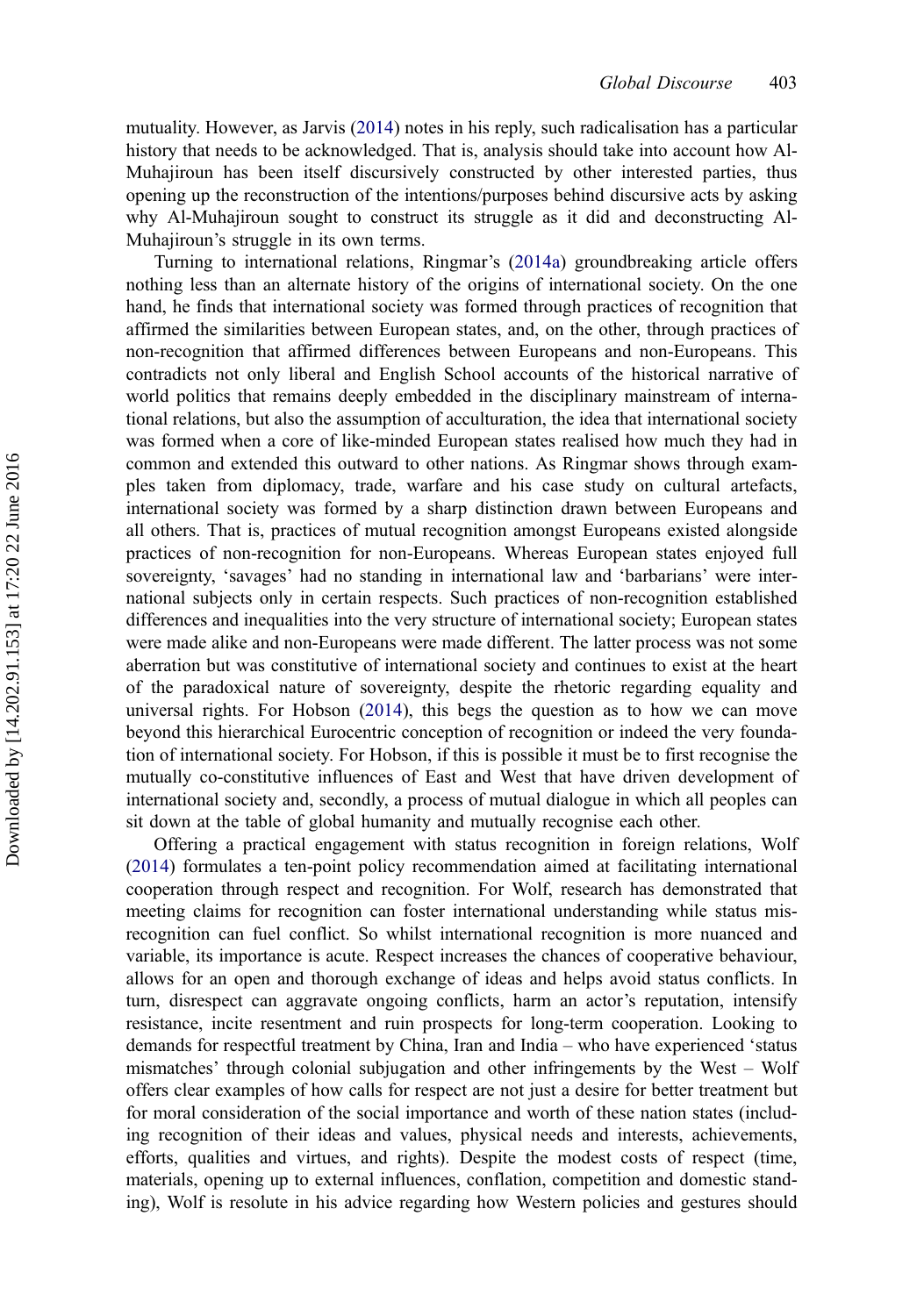convey greater respect and thus promote international progress, or at least minimise the damaging effects of disrespect. Along similar lines Clarke [\(2014](#page-10-0)) views respect as a cognate of honour, highlighting the benefits of Wolf's approach in conceiving recognition as a socially constituted and dynamic factor shaping international relations. However, Clarke also notes the problem presented by those situations in which parties in conflict may have irreconcilable interests and contradictory status-oriented goals.

Lindemann's [\(2014a\)](#page-11-0) conceptual essay makes the strong claim that behind conflict and war always lies hidden conceptions of non-recognition between self and other. This thesis forms part of a larger research project on non-recognition, war and the 'minimization of the other' as a motivation for conflict – an approach that contends with the far more popular explanations for war as based on security, power or profit. For Lindeman, by contrast, conflicts arise when the self holds minimised presentations of the other and it is this tension that forms the basis – or condition of possibility – for wars of interest. That is, wars for 'cold interests' are only possible when emotions of compassion are neutralised by the non-recognition of the other. Lindeman offers compelling empirical evidence that even wars most commonly interpreted in terms of material interest actually entail a 'minimizing' or non-recognition of the other. When the other is perceived as a threat, or as inanimate, or at an effective distance, the propensity for violence is increased by justifying war and paralyzing compassion. However, the claim that material interests can only lead to war if the other is minimised (or misrecognised), is queried by Steele ([2014](#page-12-0)) on epistemic grounds. Steele asks whether we have knowledge of such a process, suggesting that conflict may not occur only when correct recognition is negated or in error, but where one recognises the other but seeks to destroy them.

Turning to history, Jaschob ([2014\)](#page-11-0) provides an account of the impact of disrespect and non-recognition through an analysis of Anglo-German interactions during the Anglo-Boer War (1899–1901). For Jaschob, respect can be seen as the adequate recognition of one's subjectively deserved status and yet such status, unlike material capabilities, cannot be gained unilaterally. Consequently, a status mismatch can occur when another party does not adequately express or reflect this status through practices of respect, increasing the antagonism and potentially leading to serious conflict (Wolf [2011](#page-12-0)). Jaschob finds that the Anglo-German relationship was characterised by misunderstandings, feelings of nonrecognition and disrespectful behaviour on both sides. Focusing on the political consequences of the 'Bundesrath-Affäre', Jaschob argues that while the diplomatic crisis was quickly resolved, the underlying perceptions of disrespect and non-recognition had a persistent and negative effect on the Anglo-German relationship. Moreover, it was these subjective experiences that dominated the political actions on the German side who sought compensations, both symbolically and materially. The desire for respect even overshadowed power-political interests that are typically seen as most important in conflicts regarding competing foreign policy objectives, a finding complementary to both Lindemann ([2014a](#page-11-0)) and Wolf's [\(2014](#page-12-0)) arguments, presented above. Jaschob thereby highlights the importance of status as a structural phenomenon in the international system, something typically downplayed in classical accounts of international relations and realpolitik. This signifies that greater concern with practices of recognition may help explain – and indeed mediate – foreign relations. Jaschob provides rich and detailed historical account of the ensuing diplomatic and relational crisis, and the residual status mismatch between the German Kaiserreich and Great Britain remained. In the long run, burdened by these incidents, the Anglo-German relationship would threaten the entire system. However, Nasson [\(2014](#page-11-0)) replies that this was not the only flashpoint in many concerning recognition and respect between Germany and Britain. While he agrees that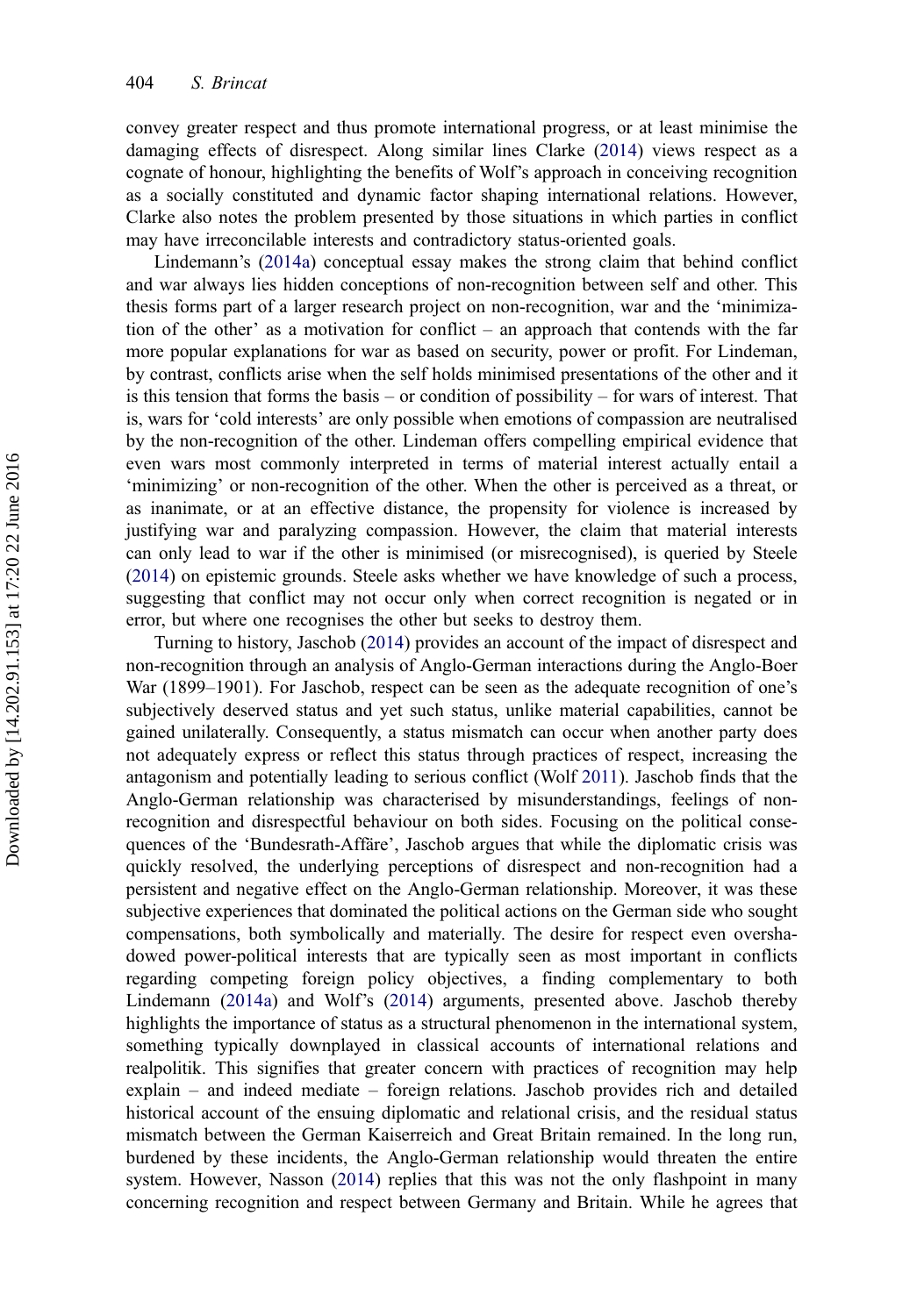status seeking left simmering attitudes that infected the relationship, this should not be pressed too far as not only were there still unilateral material considerations at play, but the UK was ascendant in the region and globally, and Germany was seeking to revise this order. As such, it is important to not lose sight of the convergence of political, strategic and economic imperatives alongside these status or recognitive dimensions of struggle.

Concluding the Special Issue, Delori [\(2014\)](#page-10-0) offers sociological and ethnographic insights into the processes of recognition in contemporary Western wars through a case study of French pilots who participated in the war in Libya in 2011. Delori's empirical work provides a unique engagement with the conceptual aspect of recognition and killing, a subject area rarely engaged. For Delori, military consent for killing is mediated by powerful discursive structures that frame those lives that are recognised as liveable and those excluded from the ethics of compassion. He goes further however, through findings from his interviews with 40 French pilots/soldiers involved in the military action, that those killed were 'ungrievable lives' (Butler [2010](#page-10-0), xix), signifying a spectacular case of misrecognition  $-$  a phenomena he suggests that may increase in the context of contemporary humanitarian and technological wars. This contests sharply with those that see in modern technologies of war not the reification and dehumanisation of the enemy, but a trend towards human representation resulting in a greater control of violence and decrease in number of people killed. Given this highly contested area, Delori's empirical research offers some insights into how ideas and materialities co-constitute each other in the discourse of wars that are inseparable from power. He shows that both the pilots and the vast majority of media outlets reporting on the conflict had no account of the number of Libyan loyalist combatants killed in their bombing runs, or the conflict as a whole. Even in the pilot's celebration of their missions, the enemy remained complexly absent. Both of these seem to confirm Delori's thesis that misrecognition has contributed to the ideational framing of humanitarian war on the one hand, and new technologies on the other, into a discourse in which some lives have become invisible and ungrievable. Shah ([2014](#page-12-0)) responds, however, that such contemporary Western wars have been built upon the incredible insecurity of the West whose list of perceived threats and enemies has proliferated. The war in Libya was buttressed by discourses of humanitarianism and it invoked the Responsibility to Protect, conflating the West with the international community and privileging its discourses on humanitarian and military intervention to decide who could live or die.

Finally, we have two Review Symposium on seminal texts focused on recognition in international relations and social theory, respectively. The first engages with Lindemann and Ringmar's ([2012\)](#page-11-0) edited volume The International Politics of Recognition. This book contains a number of chapters that apply recognition to the problems of international conflict, offering an alternative to mainstream approaches in international relations and security studies. Providing reviews are Zuo [\(2014](#page-12-0)), Duncombe ([2014\)](#page-10-0) and Olsson ([2014\)](#page-11-0) with individual responses from both Lindemann [\(2014b](#page-11-0)) and Ringmar ([2014b\)](#page-12-0). The second is Axel Honneth's  $(2012)$  $(2012)$  The I in We, a collection of essays that develop Honneth's theory of recognition in terms of a theory of justice, social reproduction and individual identity formation. Reviews are given by Weber ([2014\)](#page-12-0), Murray [\(2014](#page-11-0)) and Heins ([2014\)](#page-11-0), and a detailed response is provided by Honneth ([2014\)](#page-11-0).

In closing, I would like to sincerely thank the authors who participated in the Review Symposia, Axel Honneth, Thomas Lindemann and Erik Ringmar, and those reviewers who offered an array of critical viewpoints on these texts. I would also like to thank all of the authors in the Special Issue for their rich and thought-provoking articles and who have offered a genuinely transdisciplinary engagement with the problem of recognition,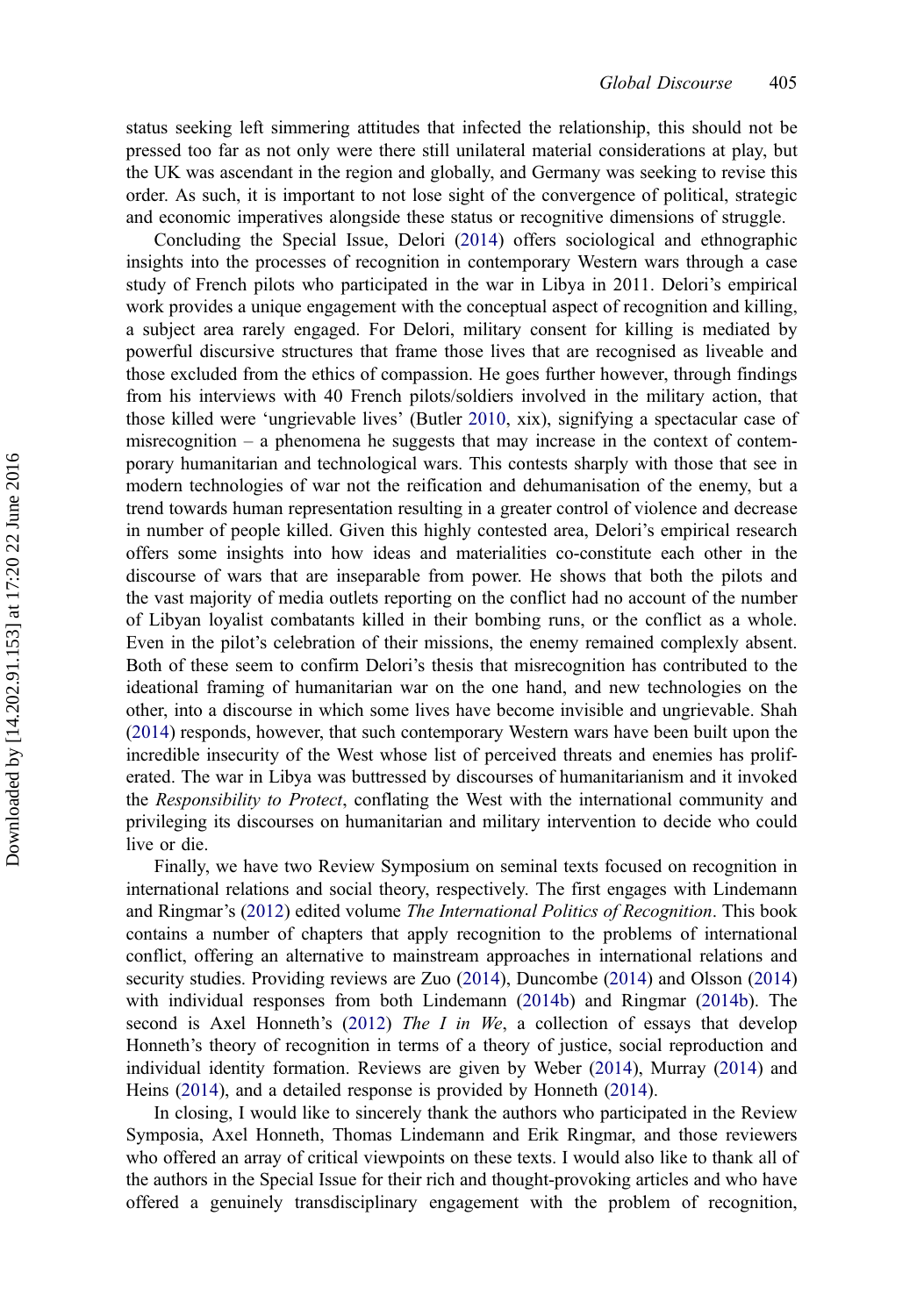<span id="page-10-0"></span>violence and ethical community. Finally, a special mention of gratitude must be given to both the anonymous referees and those reviewers who wrote replies to the articles and who make this journal unique.

### **Notes**

- 1. On this transition between Hegel's Jena Period and the Phenomenology see Honneth ([1995\)](#page-11-0).
- 2. For some key examples see Banting and Kymlicka (2001), Tully ([2004,](#page-12-0) 84–106), Thompson [\(2006](#page-12-0)), Connolly (2007), Van Den Brink and Owen ([2007\)](#page-12-0). For a general introduction to recognition theory see McQueen ([2011](#page-11-0)).
- 3. For some key examples see Wendt ([2003,](#page-12-0) 491–542), Haacke (2005, 181–194), Heins ([2008,](#page-11-0) 141–153), Kochi ([2009\)](#page-11-0), Lindemann and Ringmar ([2012\)](#page-11-0).
- 4. Arguably, there is some overlap between all four models and recognition. However, recognition has been shown to articulate with a capabilities-based approach and to be highly useful in a variety of contexts (see e.g. Schlosberg [\[2012](#page-12-0), 445–461]).

#### References

- Appiah, K. A. 1994. "Identity, Authenticity, Survival: Multicultural Societies and Social Reproduction." In Multiculturalism: Examining the Politics of Recognition, edited by A. Gutmann. Princeton, NJ: Princeton University Press.
- Banting, K., and W. Kymlicka. 2001. Multiculturalism and the Welfare State: Recognition and Redistribution in Contemporary Democracies. Oxford: Oxford University Press.
- Brincat, S. 2013. "Cosmopolitanism: The Fourth Dimension of Recognition?" Paper presented at the International Studies Association (ISA) Annual Convention, San Francisco, CA, April 2–6.
- Butler, J. 1992. "Contingent Foundations: Feminism and the Question of 'Postmodernism'." In Feminists Theorize the Political, edited by J. Butler and J. W. Scott. London: Routledge.
- Butler, J. 2010. Frames of War. When is Life Grievable? London: Verso.
- Butler, J., E. Laclau, and S. Zizek. 2000. Contingency, Hegemony, Universality. London: Verso.
- Castleman, T. 2014. "Shame and Recognition: The Politics of Disclosure and Acknowledgement: A Reply to Julie Connolly." Global Discourse 4 (4): 426–427. doi[:10.1080/23269995.2014.933056.](http://dx.doi.org/10.1080/23269995.2014.933056)
- Clarke, M. 2014. "Treating Asian Nations with Respect: Promises and Pitfalls of Status Recognition: A Reply to Reinhard Wolf." Global Discourse 4 (4): 481–482. doi[:10.1080/](http://dx.doi.org/10.1080/23269995.2014.939903) [23269995.2014.939903](http://dx.doi.org/10.1080/23269995.2014.939903).
- Clément, M. 2014. "Al-Muhajiroun in the United Kingdom: The Role of International Non-Recognition in Heightened Radicalization Dynamics." Global Discourse 4 (4): 428–443. doi[:10.1080/23269995.2014.918306.](http://dx.doi.org/10.1080/23269995.2014.918306)
- Connolly, J. 2007. "Risks and Vulnerabilities in the Struggle for Recognition." In Recognition in Politics: Theory, Policy and Practice, edited by J. Connolly, M. Leach and L. Walsh. Newcastle: Cambridge Scholars.
- Connolly, J. 2010. "Recognition and the Politics of Disclosure." Paper presented at Australian Political Studies Association Conference 2010 Connected Globe: Conflicting Worlds, School of Social and Political Sciences, University of Melbourne, September 27–29 (unpublished).
- Connolly, J. 2014. "Shame and Recognition: The Politics of Disclosure and Acknowledgement." Global Discourse 4 (4): 409–425. doi[:10.1080/23269995.2014.926733](http://dx.doi.org/10.1080/23269995.2014.926733).
- Connolly, J., M. Leach, and L. Walsh. 2007. "Introduction." In Recognition in Politics: Theory, Policy and Practice, edited by M. Leach and L. Walsh. Newcastle: Cambridge Scholars.
- Delori, M. 2014. "Killing without Hatred: The Politics of (Non)-Recognition in Contemporary Western Wars." Global Discourse 4 (4): 516–531. doi[:10.1080/23269995.2014.935102](http://dx.doi.org/10.1080/23269995.2014.935102).
- Duncombe, C. 2014. "The International Politics of Recognition, by Thomas Lindemann and Erik Ringmar. Non-Recognition in International Relations: Developing New Approaches to Political Problems." Global Discourse 4 (4): 536–538. doi[:10.1080/23269995.2014.917036.](http://dx.doi.org/10.1080/23269995.2014.917036)
- Fraser, N., and A. Honneth. 2003. Redistribution or Recognition? A Political-Philosophical Exchange. London: Verso.
- Haacke, J. 2005. "The Frankfurt School and International Relations' on the Centrality of Recognition." Review of International Studies 31 (1): 181–194. doi[:10.1017/S0260210505006376.](http://dx.doi.org/10.1017/S0260210505006376)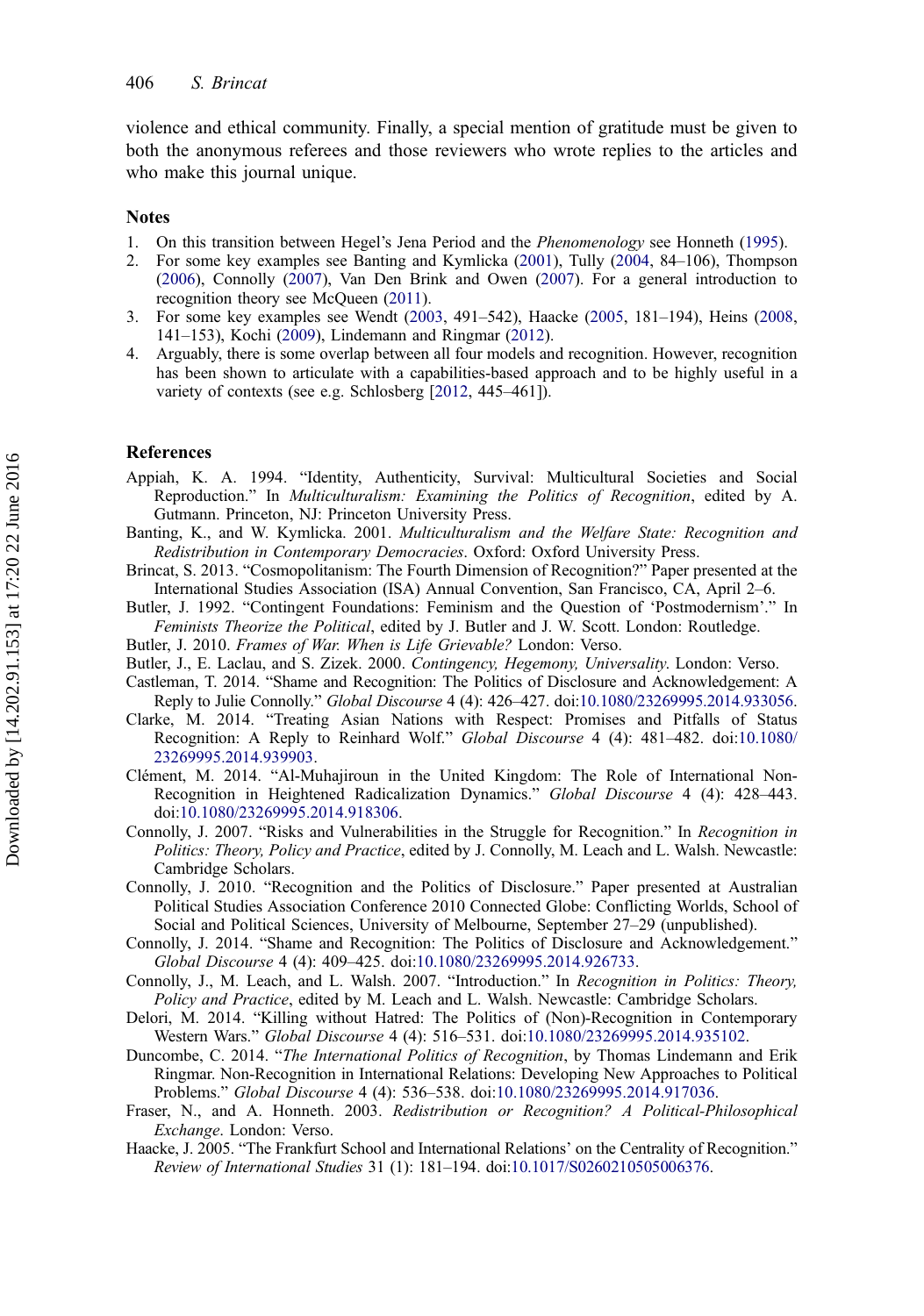<span id="page-11-0"></span>Hegel, G. W. F. 1977. Phenomenology of Spirit. Translated by A. V. Miller. Oxford: Oxford University Press.

Hegel, G. W. F. 1979. System of Ethical Life. Translated and edited by T. M. Knox. Albany: SUNY.

- Hegel, G. W. F. 1980. The Philosophy of Right. Translated by T. M. Knox. New York: Oxford University Press.
- Heins, V. 2008. "Realizing Honneth: Redistribution, Recognition, and Global Justice." Journal of Global Ethics 4 (2): 141–153. doi:[10.1080/17449620802194025](http://dx.doi.org/10.1080/17449620802194025).
- Heins, V. M. 2014. "The I in We: Studies in the Theory of Recognition, by Axel Honneth. Survival through Recognition?" Global Discourse 4 (4): 560–562. doi:[10.1080/23269995.2014.919789.](http://dx.doi.org/10.1080/23269995.2014.919789)
- Hobson, J. 2014. "Recognition and the Origins of International Society: A Reply to Erik Ringmar." Global Discourse 4 (4): 459–461. doi[:10.1080/23269995.2014.917033](http://dx.doi.org/10.1080/23269995.2014.917033).
- Honneth, A. 1995. The Struggle for Recognition. Cambridge, MA: MIT Press.
- Honneth, A. 2012. The I in We. Cambridge: Polity.
- Honneth, A. 2014. "The I in We: Studies in the Theory of Recognition, by Axel Honneth. Rejoinder." Global Discourse 4 (4): 562–566. doi[:10.1080/23269995.2014.952075.](http://dx.doi.org/10.1080/23269995.2014.952075)
- Ikäheimo, H. 2002. "On the Genus and Species of Recognition." Inquiry 45 (4): 447–462. doi[:10.1080/002017402320947540](http://dx.doi.org/10.1080/002017402320947540).
- Jarvis, L. 2014. "Terrorism, Discourse and Analysis Thereof: A Reply to Clément." Global Discourse 4 (4): 444–445. doi:[10.1080/23269995.2014.930599](http://dx.doi.org/10.1080/23269995.2014.930599).
- Jaschob, L. 2014. "(Dis-)Respect and (Non-)Recognition in World Politics: The Anglo Boer War and German Policy at the Turn of the Nineteenth/Twentieth Century." Global Discourse 4 (4): 499–512. doi:[10.1080/23269995.2014.917028](http://dx.doi.org/10.1080/23269995.2014.917028).
- Kochi, T. 2009. The Other's War: Recognition and the Violence of Ethics. Abingdon: Birkbeck law Press.
- Kojève, A. 1969. Introduction to the Reading of Hegel: Lectures on the "Phenomenology of Spirit". Translated and edited by A. Bloom and J. H. Nichols. New York: Basic Books.
- Levinas, E. 1969. Totality and Infinity: An Essay on Exteriority. Pittsburgh, PA: Duquesne University Press.
- Lindemann, T. 2014a. "Interest, Passion, (Non)Recognition, and Wars: A Conceptual Essay." Global Discourse 4 (4): 483–496. doi[:10.1080/23269995.2014.926734](http://dx.doi.org/10.1080/23269995.2014.926734).
- Lindemann, T. 2014b. "The International Politics of Recognition, by Thomas Lindemann and Erik Ringmar. Recognizing (Mis)Recognition from the inside and the Outside. Some Criteria for "Seizing" a Slippery Concept." *Global Discourse* 4 (4): 542–549. doi:10.1080/ Concept." Global Discourse 4 (4): 542–549. doi[:10.1080/](http://dx.doi.org/10.1080/23269995.2014.919791) [23269995.2014.919791](http://dx.doi.org/10.1080/23269995.2014.919791).
- Lindemann, T., and E. Ringmar Eds. 2012. The International Politics of Recognition. Boulder, CO: Paradigm.
- Linklater, A. 1990. Men and Citizens in the Theory of International Relations. 2nd ed. London: MacMillan Press.
- Macpherson, C. B. 2010. The Political Theory of Possessive Individualism. Oxford: Oxford University Press.
- Markell, P. 2003. Bound by Recognition. Princeton, NJ: Princeton University Press.
- McBride, C. 2009. "Demanding Recognition: Equality, Respect, and Esteem." European Journal of Political Theory 8 (1): 96–108. doi:[10.1177/1474885108096962.](http://dx.doi.org/10.1177/1474885108096962)
- McQueen, P. 2011. "Social and Political Recognition." Internet Encyclopedia of Philosophy. Accessed July 20, 2014. [http://www.iep.utm.edu/recog\\_sp/](http://www.iep.utm.edu/recog_sp/)
- Morrison, T. 1999. The Bluest Eye. London: Vintage.
- Murray, M. 2014. "The I in We: Studies in the Theory of Recognition, by Axel Honneth. Differentiating Recognition in International Politics." Global Discourse 4 (4): 558–560. doi[:10.1080/23269995.2014.919788.](http://dx.doi.org/10.1080/23269995.2014.919788)
- Nasson, B. 2014. "(Dis-)Respect and (Non-)Recognition in World Politics: The Anglo-Boer War and German Policy at the Turn of the Nineteenth/Twentieth Century: A Reply to Lena Jaschob." Global Discourse 4 (4): 513–515. doi[:10.1080/23269995.2014.917032](http://dx.doi.org/10.1080/23269995.2014.917032).
- Olsson, C. 2014. "The International Politics of Recognition, by Thomas Lindemann and Erik Ringmar. Warfare and Recognition in IR: On the Potential Inputs of the Historical Sociology of the State." Global Discourse 4 (4): 539–542. doi[:10.1080/23269995.2014.917037](http://dx.doi.org/10.1080/23269995.2014.917037).
- Ricoeur, P. 2005. The Course of Recognition. Translated by David Pellauer. Cambridge, MA: Harvard University Press.